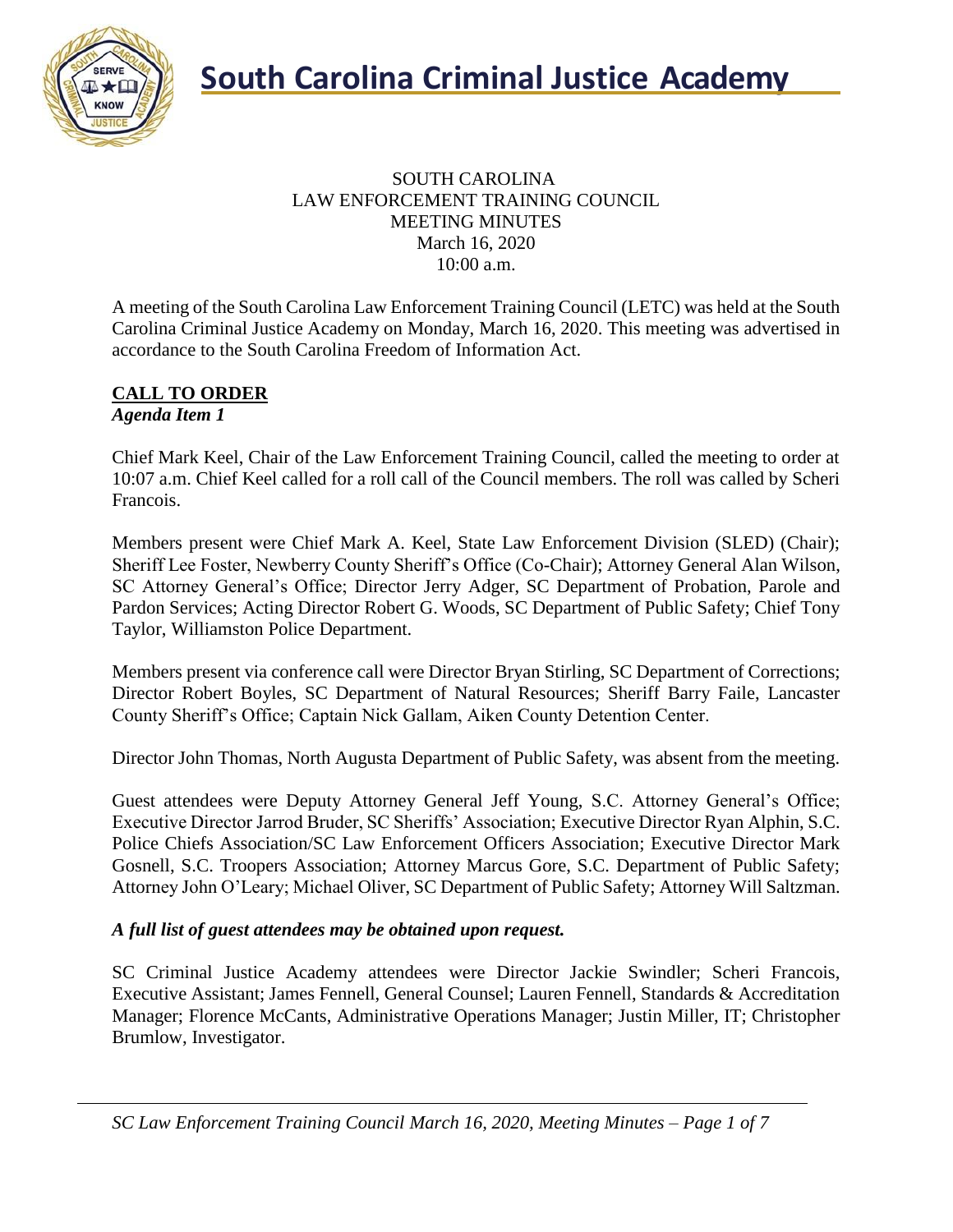

# **APPROVAL OF AGENDA**

*Agenda Item 2*

Upon a motion made by Sheriff Foster and seconded by Director Adger, Council voted unanimously to adopt the agenda as presented.

### **APPROVAL FOR MEETING MINUTES**

*Agenda Item 3*

1. A motion to approve the minutes of the March 16, 2020, meeting was made by Director Adger and seconded by Attorney General Wilson. Council voted unanimously to accept the meeting minutes as recorded.

# **DIRECTOR'S REPORT**

*Agenda Item 4*

- **2. General Counsel**
	- Misconduct Cases

# **Steven Ticknor:** *2019-CJA-07-11 (Pickens County Sheriff's Office)*

**Summary:** Allegations of physical or psychological abuses of members of the public and/or prisoners. The Hearing Officer recommends a finding of no misconduct, approve eligibility for certification as a law enforcement officer and expungement within thirty  $- (30)$  days of the date of the Final Agency Decision. **Request for Final Agency Decision.**

Mr. Ticknor was in attendance to speak on his behalf and answer any questions from Council, if applicable.

Attorney John O'Leary was in attendance to represent Mr. Ticknor and asked that Council accept the recommendation of the Hearing Officer.

Director Adger made a motion to accept the recommendation of the Hearing Officer. Director Woods seconded the motion. Council voted unanimously to adopt the recommendation of the Hearing Officer's finding of no misconduct, Mr. Ticknor is eligible for certification as a law enforcement officer in the State of South Carolina and that records of this misconduct case should be expunged within thirty- (30) days of the date of the issuance of the final agency decision.

#### **Michael Hernandez:** *2019-CJA-09-03 (Beaufort County Sheriff's Office)*

**Summary:** Misrepresentation of employment related information. The Hearing Officer recommends a finding of misconduct, denial of eligibility for certification either permanently, for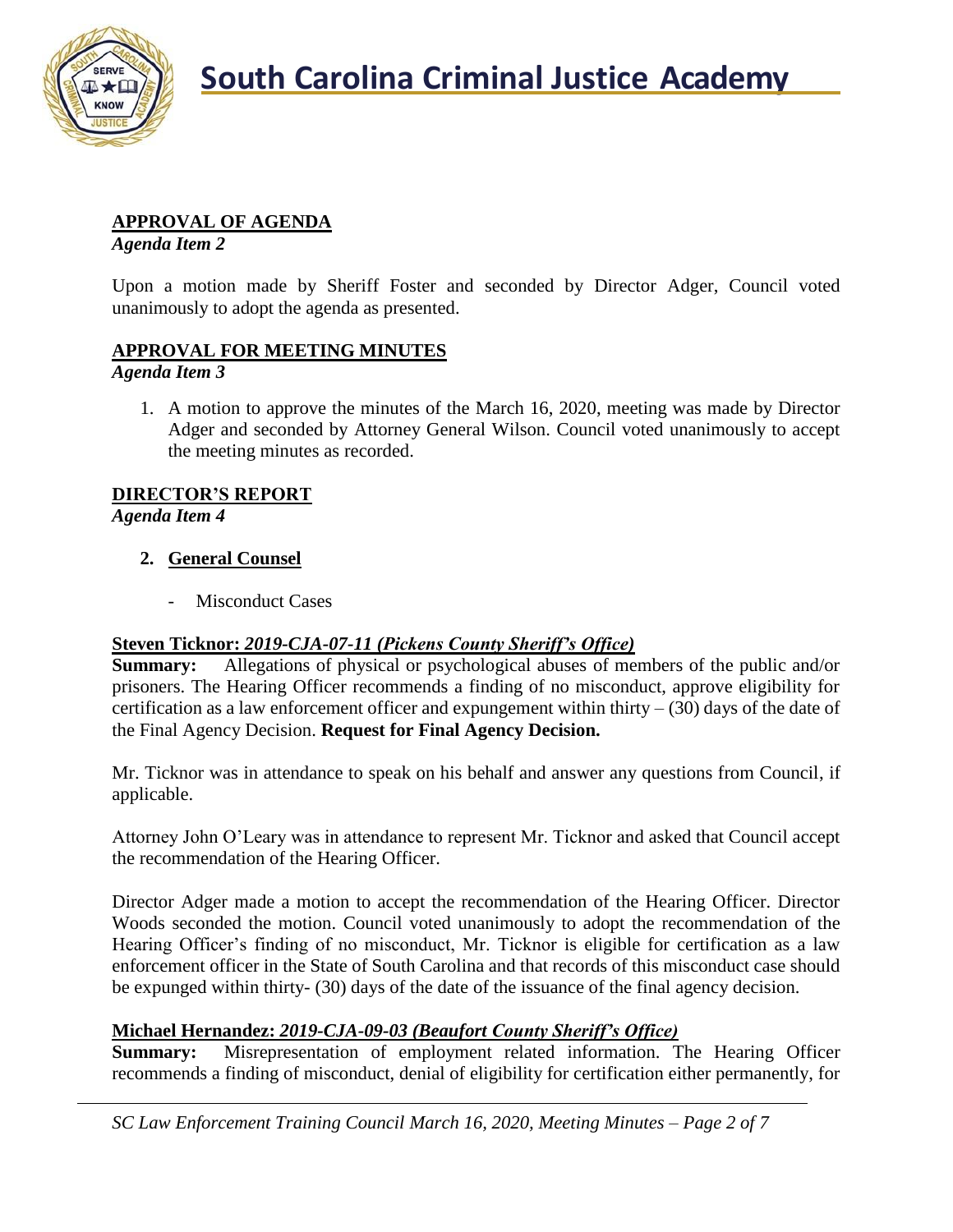

a specific period of time, or pursuant to other such conditions as may be deemed by Council. **Request for Final Agency Decision.**

Lieutenant Barret of the Beaufort County Sheriff's Office was in attendance to represent the agency and to answer any questions from Council, if applicable. Lt. Barrett asked that Council uphold the recommendation of the Hearing Officer.

Sheriff Foster made a motion to adopt the recommendations of the Hearing Officer. Director Adger seconded the motion. Council voted unanimously to adopt the Hearing Officer's recommendation and permanently denied Mr. Hernandez's law enforcement eligibility.

#### **Demetris Rivers:** *2019-CJA-12-15 (Pageland Police Department)*

**Summary:** The Pageland Police Department filed an allegation of certification misconduct against Mr. Rivers, alleging physical or psychological abuses of members of the public and/or prisoners. A consent order proposal has been submitted in lieu of a contested case hearing. **Consent Order Request**.

Mr. Rivers was in attendance to speak on his behalf and to answer any questions from Council, if applicable.

Attorney Will Saltzman was in attendance to represent Mr. Rivers and asked that Council agree to the consent order that he and his client had reached with the Pageland Police Department.

Chief Taylor made a motion to **not** accept the consent order request. Director Adger seconded the motion.

Prior to the voting process, Council had a brief discussion in regard to the consent order request from Mr. Rivers and what appears to be a pattern in Mr. Rivers' conduct in regards to the incident that led to misconduct allegations against him.

Upon conclusion of discussion, Council voted unanimously to **not** accept the consent order request.

#### **Cody Carroll:** *2019-CJA-08-06 Fairfax Police Department)*

**Summary:** The South Carolina Law Enforcement Division arrested and charged Mr. Carroll with Assault and Battery 3<sup>rd</sup> Degree. The South Carolina Law Enforcement Training Council voted to temporarily suspend Mr. Carroll's certification eligibility pending the adjudication of the charges. The South Carolina Criminal Justice Academy received documentation from Mr. Carroll advising that he successfully completed Pre-Trial Intervention for the above stated charges and those charges were expunged from his record. **Request for Reinstatement of Certification Eligibility.**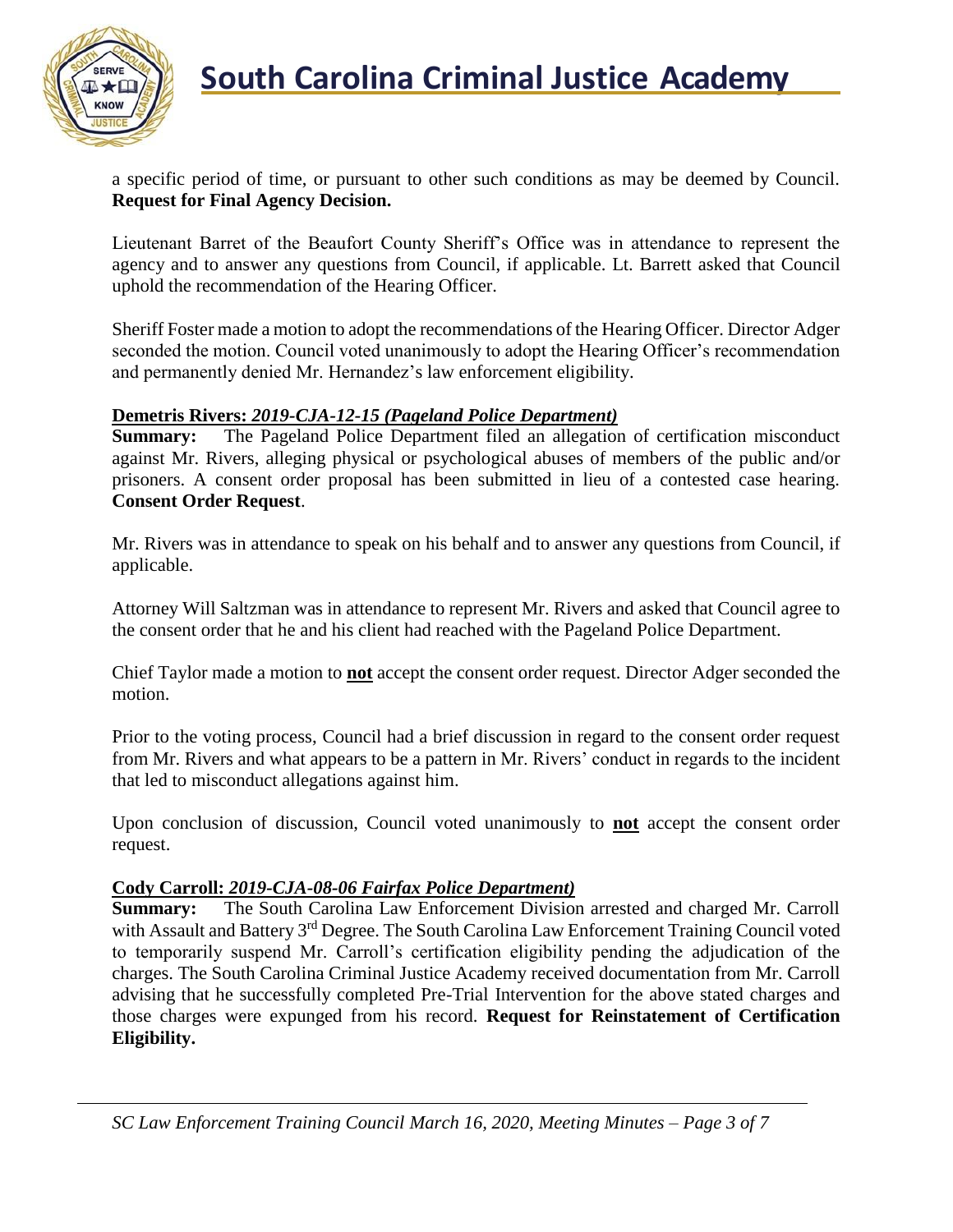

Prior to the voting process, Council inquired of Mr. Fennell as to whether PTI had been completed. Mr. Fennell confirmed that Mr. Carroll completed the terms for having his record expunged and that the expungement order has been received by the Academy. As the topic of Pre-Trial Intervention had come up in previous cases brought before Council, Mr. Fennell provided information regarding the expungement process for completion of PTI. Mr. Fennell brought forth information from a 1997 Court of Appeals case, *State v Joseph*. According to language in that case, when a person completes PTI, it is as if the arrest never occurred, the offender is not required to admit to the arrest, and the offender's denial of the arrest is, by statute, deemed to be truthful. The language continues on by saying that not disclosing that arrest when applying for a position cannot be held against the offender because it is as if the act never occurred.

Upon completion of discussion, Director Adger made a motion to reinstate Mr. Carroll's law enforcement certification. Director Woods seconded the motion. Council voted unanimously to reinstate Mr. Carroll's law enforcement certification.

#### **Derek Lee:** *2020-CJA-01-01 (Sheriff Al Cannon Detention Center)*

**Summary:** The Berkeley County Sheriff's Office arrested and charged Mr. Lee with Domestic Violence 2nd Degree. The South Carolina Law Enforcement Training Council voted to temporarily suspend Mr. Lee's law enforcement certification pending the disposition of criminal charges. The Sheriff Al Cannon Detention Center provided documentation from the 9<sup>th</sup> Circuit Solicitor's Office that the charge against Mr. Lee was dismissed citing the victim was uncooperative and recanted her statement. They further stated the victim completed dismissal forms and the State cannot prove the case without victim cooperation. The charge has been expunged from Mr. Lee's record. **Request for Reinstatement of Law Enforcement Certification.**

Director Adger made a motion to reinstate Mr. Lee's law enforcement certification. Director Woods seconded the motion.

Council voted unanimously to reinstate Mr. Lee's law enforcement certification.

#### **Tanitha Sterling:** *2020-CJA-01-10 (J. Reuben Long Detention Center)*

**Summary:** The South Carolina Law Enforcement Division notified the South Carolina Criminal Justice Academy that Ms. Sterling was arrested by the Horry County Police Department and charged with Domestic Violence 2nd Degree. The South Carolina Law Enforcement Training Council voted to temporarily suspend Ms. Sterling's law enforcement certification pending the disposition of the criminal charges. The J. Reuben Long Detention Center provided documentation from the 15th Circuit Solicitor's Office that the charge against Ms. Sterling was dismissed. Ms. Sterling has initiated the process for expungement. **Request for Reinstatement of Law Enforcement Certification.**

Sheriff Foster made a motion to reinstate Ms. Sterling's law enforcement certification pending the receipt of the expungement order. Director Adger seconded the motion. Council voted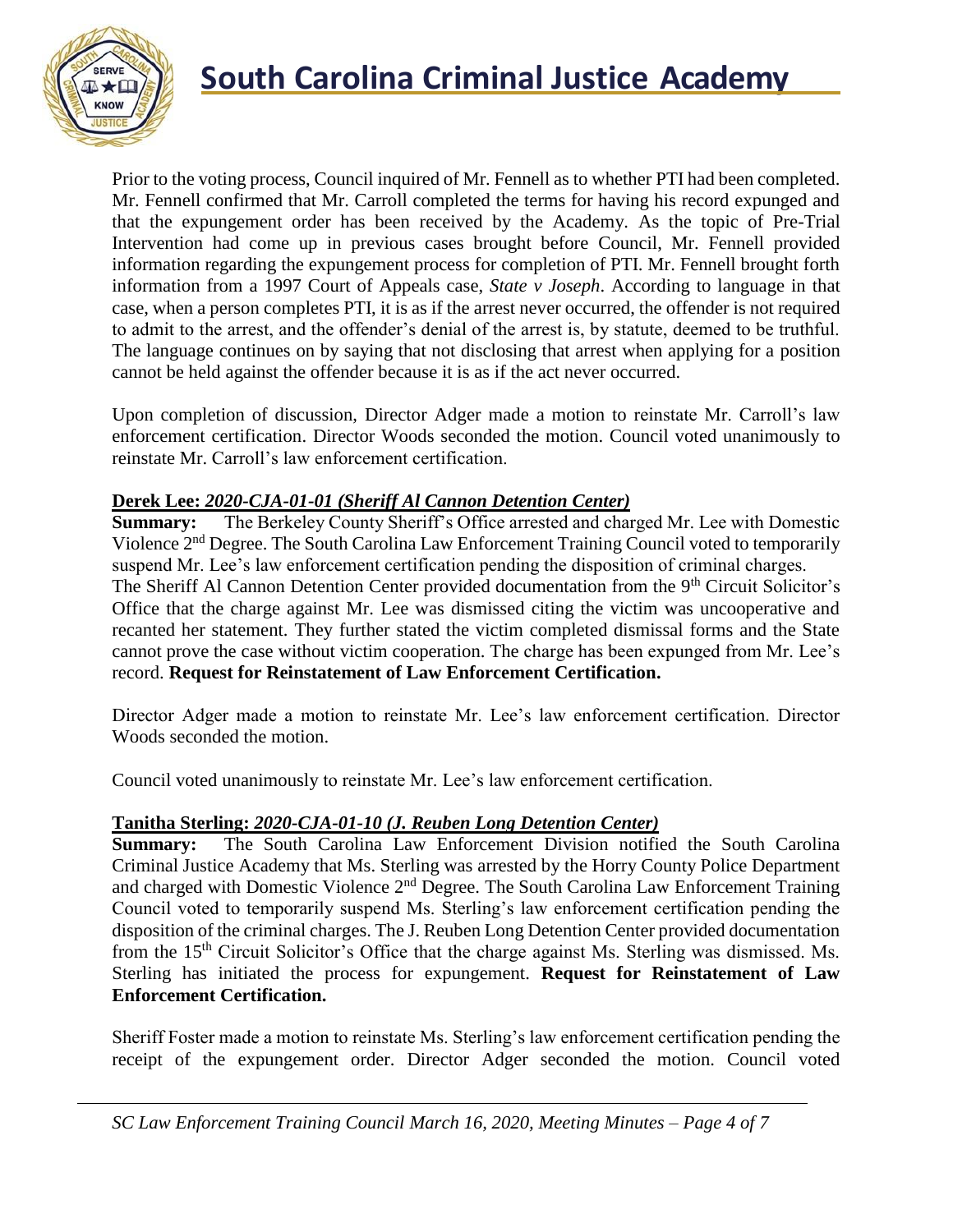

unanimously to grant reinstatement of Ms. Sterling's law enforcement certification contingent upon receipt of the expungement order.

#### **Brandon Hegi:** *2020-CJA-01-19 (Surfside Beach Police Department)*

**Summary:** The South Carolina Law Enforcement Division notified the South Carolina Criminal Justice Academy that Brandon Hegi was arrested by the Horry County Police Department and charged with Domestic Violence 3rd Degree. The South Carolina Law Enforcement Training Council voted to temporarily suspend Mr. Hegi's law enforcement certification pending the disposition of the criminal charges.

The Surfside Beach Police Department submitted documentation advising the 15<sup>th</sup> Circuit Solicitor's Office dismissed the charges against Mr. Hegi at the request of the alleged victim. It is believed that Mr. Hegi has begun the expungement process. **Request for Reinstatement of Law Enforcement Certification.**

Sheriff Foster made a motion to reinstate Mr. Hegi's law enforcement certification pending the receipt of an expungement order. Director Adger seconded the motion. Council voted unanimously to reinstate Mr. Hegi's law enforcement certification contingent upon receipt of an expungement order.

# **David Eck: 2020-CJA-02-16: (SC Department of Public Safety)**<br>**Summary:** The South Carolina Law Enforcement Division

The South Carolina Law Enforcement Division notified the South Carolina Criminal Justice Academy that David Eck of the South Carolina Highway Patrol was arrested and charged by SLED Agents and charged with Assault and Battery  $3<sup>rd</sup>$  Degree. Further information obtained states that Eck's arrest stemmed from an off-duty incident that took place in 2019. Eck was off-duty and out of uniform when he attempted to take enforcement action against the victim. The South Carolina Department of Public Safety has advised that Eck is on administrative leave pending the outcome of the criminal charges. **Request for Suspension of Law Enforcement Certification.**

Sheriff Foster made a motion to suspend Mr. Eck's law enforcement certification pending the outcome of the criminal charges. Director Adger seconded the motion. Council voted unanimously to temporarily suspend Mr. Eck's law enforcement certification pending the outcome of the criminal charges. *Please note that Chief Keel and Director Woods abstained from the voting process in this case.*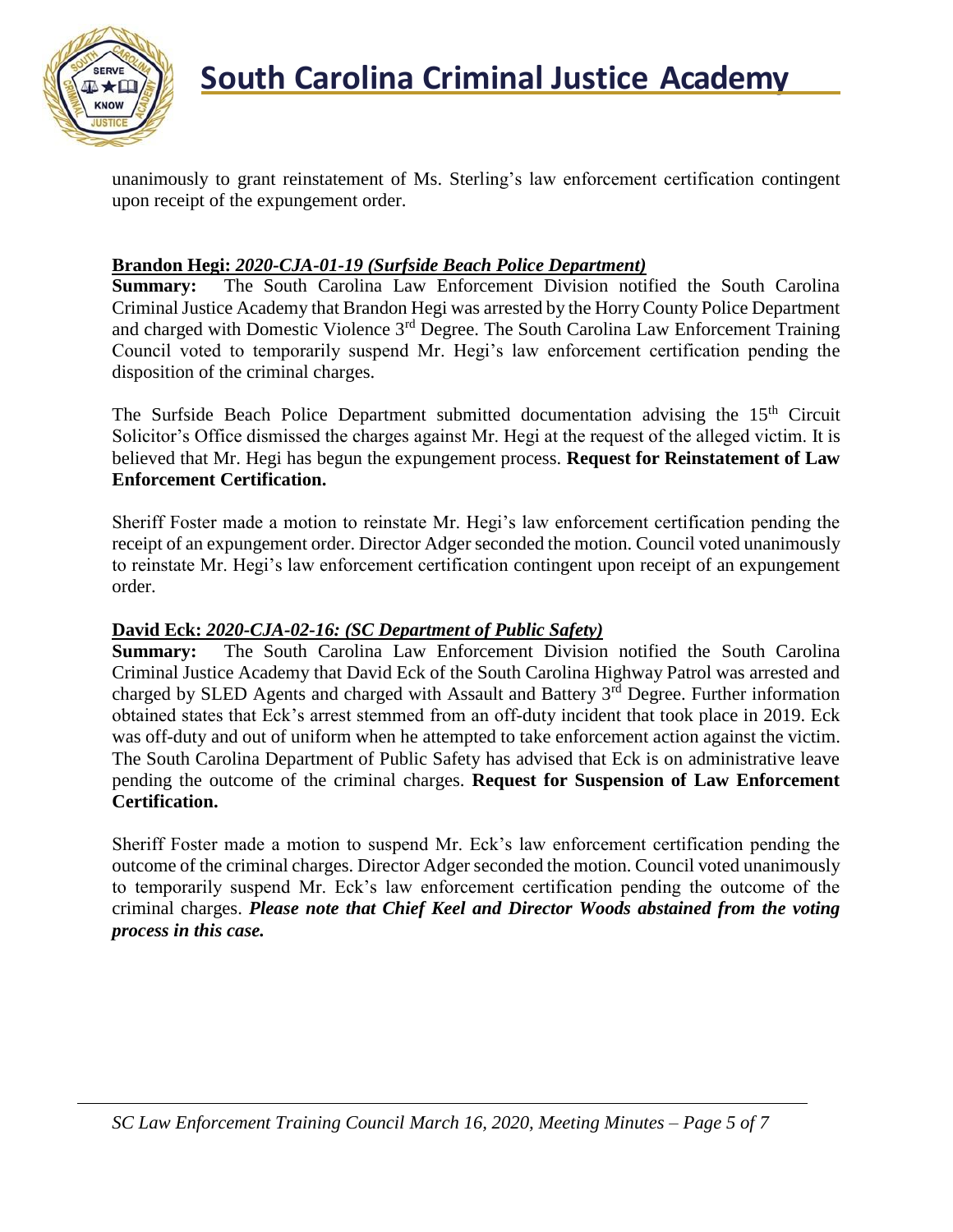

# 2. **Director's Comments**

#### Director Swindler

Director Swindler spoke about the closure of the Academy for two weeks in compliance with Governor McMaster's announcement on Sunday, March 15, 2020, to temporarily suspend classes for colleges and public schools for two weeks to help prevent the spread of COVID-19. Director Swindler stated that if possible, the Academy would like to stay on a two-week schedule once allowed to continue training as this is best logistically. However, he stated, Academy Staff would continue monitoring updates as given by the Governor for directions.

Director Swindler stated that the Academy's intentions are to try to fill as much Basic Training as possible while limiting some advanced training when students are allowed to return. The Academy has ordered a number of thermometers that would be used to monitor trainees when they return to campus.

Director Swindler stated that instructors would continue putting together lesson plans and the Academy would continue preparing for the upcoming CALEA Assessment of the agency.

Director Swindler answered questions from Council in regards to what this two-week shutdown means for current classes enrolled at the Academy. Director Swindler explained that currently there are four classes enrolled at the Academy. He explained that there may be the possibility of granting certification to BLE Class 714, who only had four more days of training left before they were scheduled to graduate. The rest of the classes would have to come back to complete their training, continuing testing and training on the material they last learned before the two-week closure. Director Swindler also stated that the Academy was looking into possibly putting material out online for distance learning.

Director Swindler stated that a backlog of classes should not occur, due to the fact the Academy has gotten caught up on Basic Training classes. He stated that if a small backlog did occur, the Academy should be able to get those done quickly as there is currently not a large number of candidates in the pool.

Director Swindler stated that Scheri Francois would be sending an email to Council requesting confirmation or updates to the contact information currently on file for each member. Director Swindler also mentioned that emails had been sent to Chiefs, Sheriffs and Training Officers in regards to the two-week closure.

#### **CLOSING REMARKS/ADJOURNMENT**

Chief Keel reiterated Director Swindler's sentiments about it being a good thing that there is currently no backlog of candidates waiting to get into the Academy for training and class sizes are

*SC Law Enforcement Training Council March 16, 2020, Meeting Minutes – Page 6 of 7*